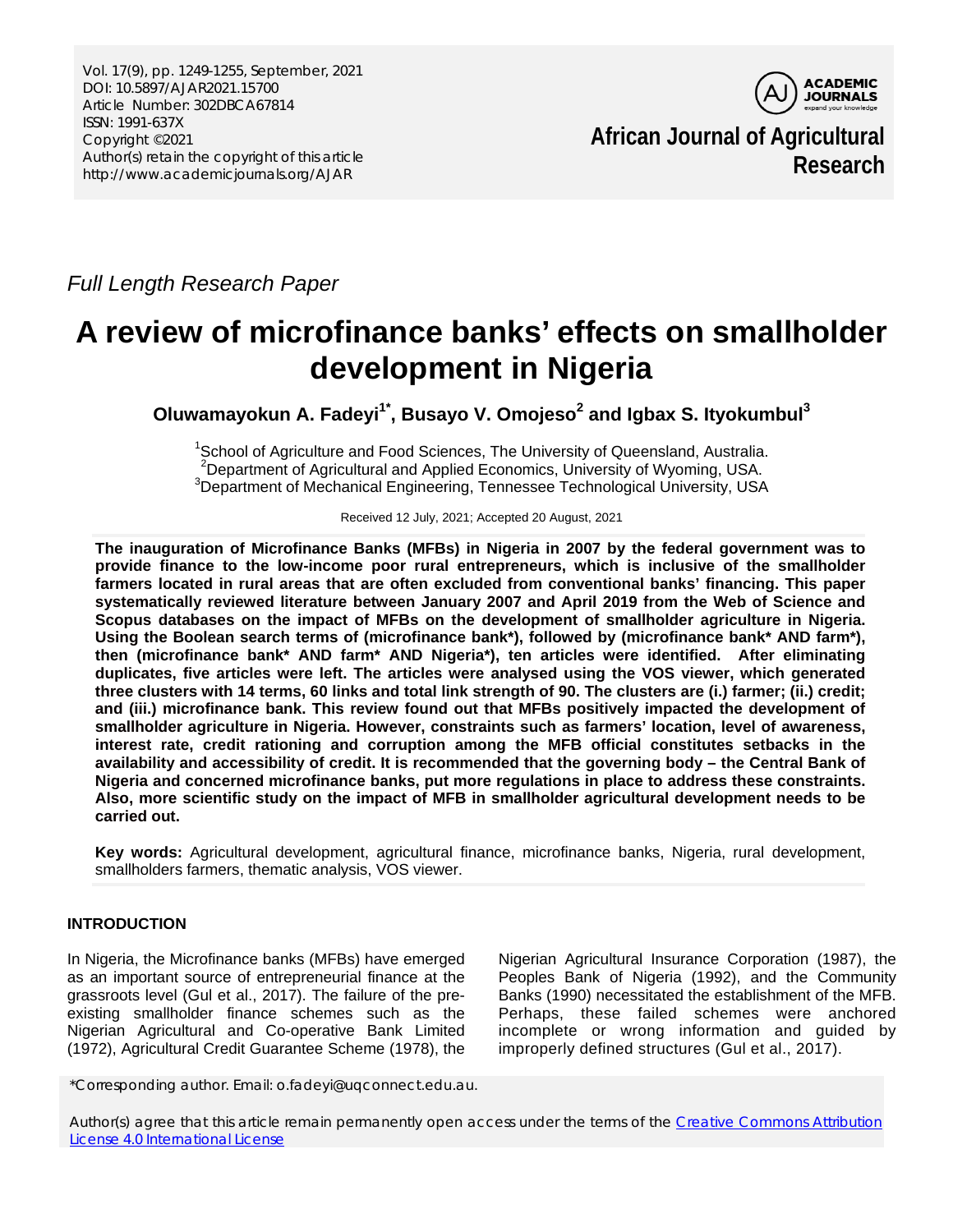The MFB was inaugurated in 2007 in Nigeria and is borne with a focus to provide increased access of the poor and low-income earners to factors of production, especially credit (Central Bank of Nigeria, 2019). The preexisting Community Banks were required to increase their paid-up capital from N5m to N20m. Today, around 882 MFBs licensed, governed and monitored by the Central Bank of Nigeria (CBN) and are in operation in various locations in the country. Generally, the MFBs main goal is to provide financial services to the poor who are traditionally not served by conventional financial institutions (Central Bank of Nigeria, 2019). Other services provided by the MFBs include savings, loans, domestic funds transfer, and other financial services that are needed by the economically active poor, micro, small and medium enterprises to conduct or expand their businesses as defined in the guideline for MFB in Nigeria. The MFBs are tasked with the responsibilities of providing financial services to the grassroots entrepreneurs among which are smallholder farmers. MFBs have provided financial support to several smallholder farmers, over the years; however, assessing the impact of the credit from the MFBs to the smallholder farmers is important. Prior research has focused largely on understanding and unraveling the extent to which MFBs finance smallholder farmers. Some of these studies suggest that MFBs faces challenges in this aspect. Some these challenges are regular changes in government policies, lack of requisite human capital, infrastructural inadequacies and socio-cultural misconceptions (Efobi et al., 2014; Uchenna et al., 2017). While other studies identified religious barrier, and lack of banking culture in the rural area are among the challenges faced MFBs (Ogujiuba et al., 2013). However, none of these studies has systematically reviewed all the published literature on MFBs credit provision to smallholder farmers in Nigeria.

Therefore, this study aims to carry out a systematic review of all relevant scientific literature from January 2007 until April 2019. This is done to gain insights into the activities of MFBs in providing credit to the smallholder farmers and the consequential impact on agricultural development on agriculture in Nigeria. The results of the articles were analysed using the VOS viewer.

#### **METHODOLOGY**

An online literature search was conducted using the databases – Scopus and Web of Science. These databases are collections of high quality, peer-reviewed articles and conference papers. Also, these two databases allow researchers to quickly see main journals, disciplines and authors and also provide tools for eliminating and selecting articles based on the purpose of the research (Wang and Waltman, 2016). The following Boolean search terms were defined based on the presented research questions and the outlined research boundaries. The terms (microfinance bank\*) was used in the title, abstract or keywords with

the publication year set as 2007 to 26 April 2019. This resulted in an initial sample of 1,470. The wildcard asterisk (\*) was applied after a word stem to retrieve all articles that include words starting with this word stem (Creswell and Creswell, 2017). The publication year of 2007 to April 2019 was chosen as Microfinance Banking scheme as inaugurated in Nigeria in 2007 (Central Bank of Nigeria, 2019). With the publication year held constant, additional 'inclusion' term was introduced sequentially from (microfinance bank\* and farm\*) to (microfinance bank\* and farm\* and Nigeria\*). This resulted in a total of ten samples – seven from Scopus and three from Web of Science databases. The review was set to include articles, conference proceeding papers, book chapters and reviews as the source of the most up-to-date knowledge in the field (López-Fernández et al., 2016). After the study selection had been done, the reference lists of the articles were reviewed to ensure that no relevant article not covered by the search criteria was missed. This resulted in no additional articles. After reading the abstracts and eliminating duplicated articles those articles that did not refer agricultural technology adoption by smallholder farmers in Africa, the final number of articles generated by the search criteria was 5 (Table 1). A list of these sample documents with some additional information was then recorded in an excel workbook (Table 2).

After identifying the articles, the bibliometric technique of cowords was used (Dias et al., 2019). The unit of analysis is the article, while the variables correspond to the terms included in the titles and abstracts of the resultant 60 articles. This technique is based on the analysis of the co-occurrences of terms. This allows the description of the state-of-the-art research, being produced at the end a mapping with the relations between the various terms and their association in thematic clusters (López-Fernández et al., 2016). The extraction of the terms was done using the software VOS Viewer. In using the VOS viewer, the term is understood as a sequence of names in text documents and the distance between two terms is calculated using the association strength (Perianes-Rodriguez et al., 2016).

In other words, as noted by Van Eck and Waltman (2014), The colours indicate clustering of terms in thematic clusters, and term with similar colours belong to the same cluster are more closely related than to other terms of different colours. Thus, terms with similar colours tend to co-occur with each other more than with terms of different colours. The binary counting method was chosen. The binary count is recommended as takes into consideration the presence or absence of a term (Van Eck et al., 2010). Therefore, the number of terms, as well as the number of occurrences of each term in all the documents, was considered.

# **RESULTS**

The result identified 14 terms in 3 clusters with 60 links and a total link strength of 90 (Figure 1).

## **Cluster analysis**

To analyse the main themes in the literature on microfinance banks and smallholder farmers in Nigeria, the co-words bibliometric technique was used on the title and abstracts of the 7 documents obtained. The extraction of the relevant terms was done using the VOS viewer application (Chavalarias and Cointet, 2013). This produced a map of the relationship between the different terms and their association in thematic clusters (Figure 1). Three clusters were identified from the review: farmer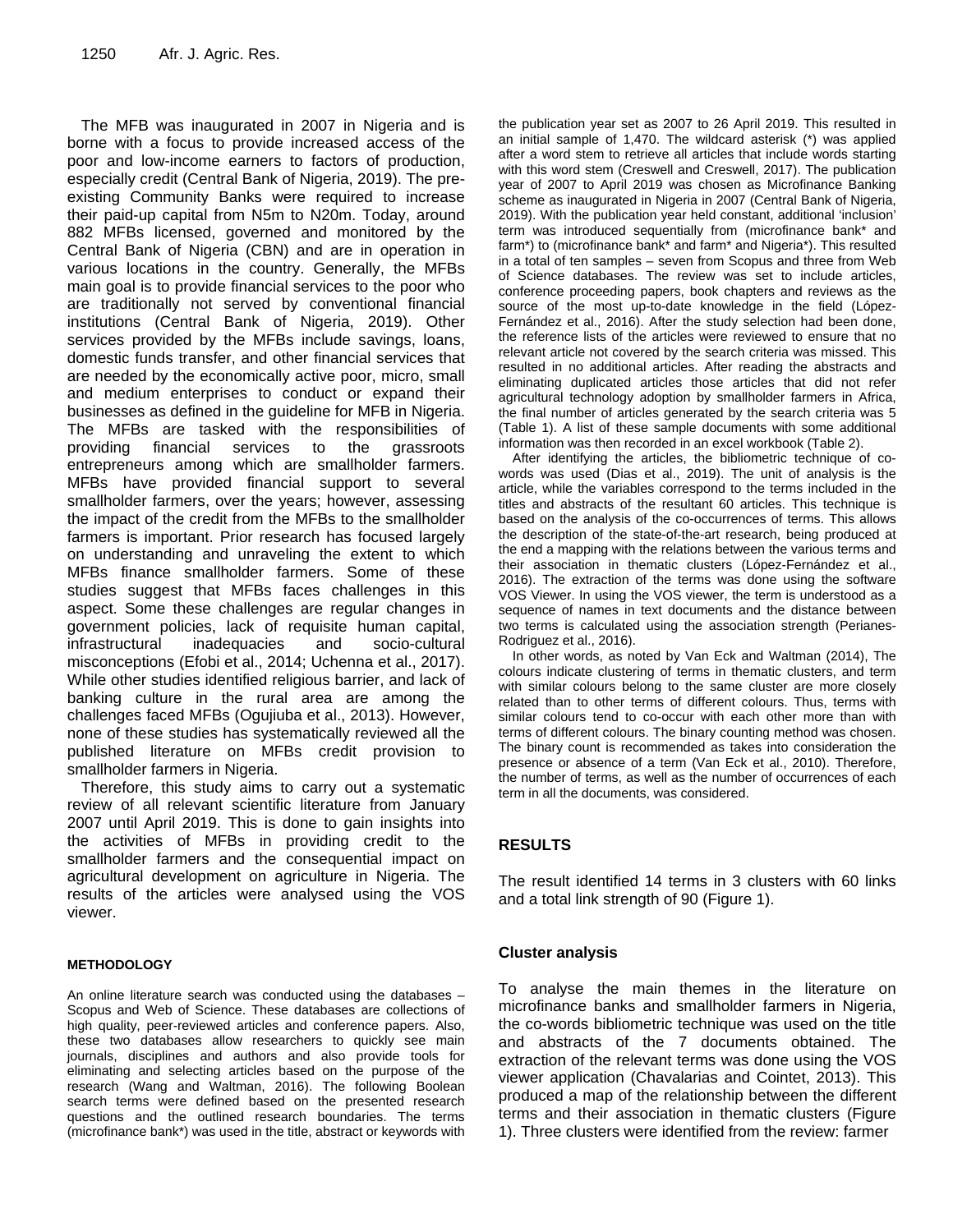**Table 1.** Search Criteria and Total Number of Article (2007 - 2019).

| Boolean search terms                         | <b>Scopus</b> | Web of science | Total |
|----------------------------------------------|---------------|----------------|-------|
| (microfinance bank*)                         | 810           | 660            | 1.470 |
| (microfinance bank* AND Farm*)               | 39            | 38             | 77    |
| (microfinance bank* AND Farm* AND Nigeria*)  |               | 3              | 10    |
| EXCLUDE duplicates and non-related documents |               |                | 5     |

**Table 2.** Summary of key findings.

| <b>Authors</b>                      | <b>Title</b>                                                                                                                                  | Key findings                                                                                                                                                                                                                                                                                                                                                                       |
|-------------------------------------|-----------------------------------------------------------------------------------------------------------------------------------------------|------------------------------------------------------------------------------------------------------------------------------------------------------------------------------------------------------------------------------------------------------------------------------------------------------------------------------------------------------------------------------------|
| Ataguba<br>and<br>Olowosegun (2012) | Micro-credit:<br>Financing<br>fish<br>production in Nigeria: A review                                                                         | The findings indicated that MFBs operate in an<br>environment that is already dominated by commercial<br>banks. Despite that, the MFBs' continuous funding of<br>smallholder farmers will ensure sustainable production<br>and increase in the income of these farmers                                                                                                             |
| Asogwa et al. (2015)                | Impact of Microfinance Bank<br>Credit Scheme                                                                                                  | findings indicated that MFB<br>The<br>credit scheme<br>intervention significantly improved the farm output of<br>smallholder farmers and hence the income of the farmers                                                                                                                                                                                                           |
| Kofarmata<br>et<br>al.<br>(2016)    | Determinants of microcredit<br>supply to farmers in Kano<br>State, Nigeria: A Tobit model<br>approach                                         | The study indicated that there is the need to have contact<br>persons between the MFBs and the smallholder farmers.<br>This creates awareness about the credit that can be<br>accessed by smallholder farmers. It also noted that having<br>a bank account and being a farmer with off-farming<br>business increased the chances of obtaining credit                               |
| Agada et al. (2018)                 | Effect of microfinance banks'<br>credit<br>cereal<br>on<br>crops<br>productivity in federal<br>capital<br>territory, Abuja                    | The study indicated that the cost of farm size, labour,<br>seed, capital input and amount of credit had a significant<br>positive impact on MFB credit to smallholder farmers. It<br>further noted that bureaucratic procedure, high-interest<br>rate, and frequent absences of loan officer were among<br>the constraints encountered by the respondent in<br>accessing the loan. |
| Kofarmata<br>and<br>Danlami (2019)  | Determinants<br>οf<br>credit<br>rationing among smallholder<br>farmers in developing areas<br>Empirical evidence based on<br>micro-level data | The study indicated that farmers who are either being<br>engaged in subsistence farming or trading have a<br>significant effect on credit rationing with the greatest<br>impacts found on the farm profit and farmers' location.                                                                                                                                                   |

(Cluster 1); credit (Cluster 2); and microfinance bank (Cluster 3).

#### *Cluster 1: Farmer*

Studies have suggested that farmers, especially the smallholder farmers; in Nigeria are disadvantaged, vulnerable and make low incomes (Adelekan and Omotayo, 2017; Coker and Audu, 2015). However, these smallholder farmers are responsible for producing 98% of the food consumed (FAO, 2018). They also make up 80% of the farmers in Nigeria, while the remaining 20% are large scale farmers. The smallholder farmers are identified to cultivate around ≤5ha of farmland and also play important roles in employment creation (FAO, 2012). They are known to often practice mono-cropping, intercropping or a mixture of cropping and animal husbandry. They also extensively rely on family labour with minor hiring of external labour (World Bank, 2018). It is noted that smallholder farmers have the potential to increase their level of production if they have access to adequate resources. However, these farmers are constrained by access to input/output markets, land, capital, new technologies, among other several other resources.

Over the years, successive government has made deliberate efforts to improve the agricultural production contribution of the smallholder farmers. This led to the implementation of several policies and programmes over the years. MFBs was inaugurated in 2007 as an outcome of the development of several financial policies geared towards providing funds for the less privileged, and rural entrepreneurs.

Credit rationing as a term can be explained as the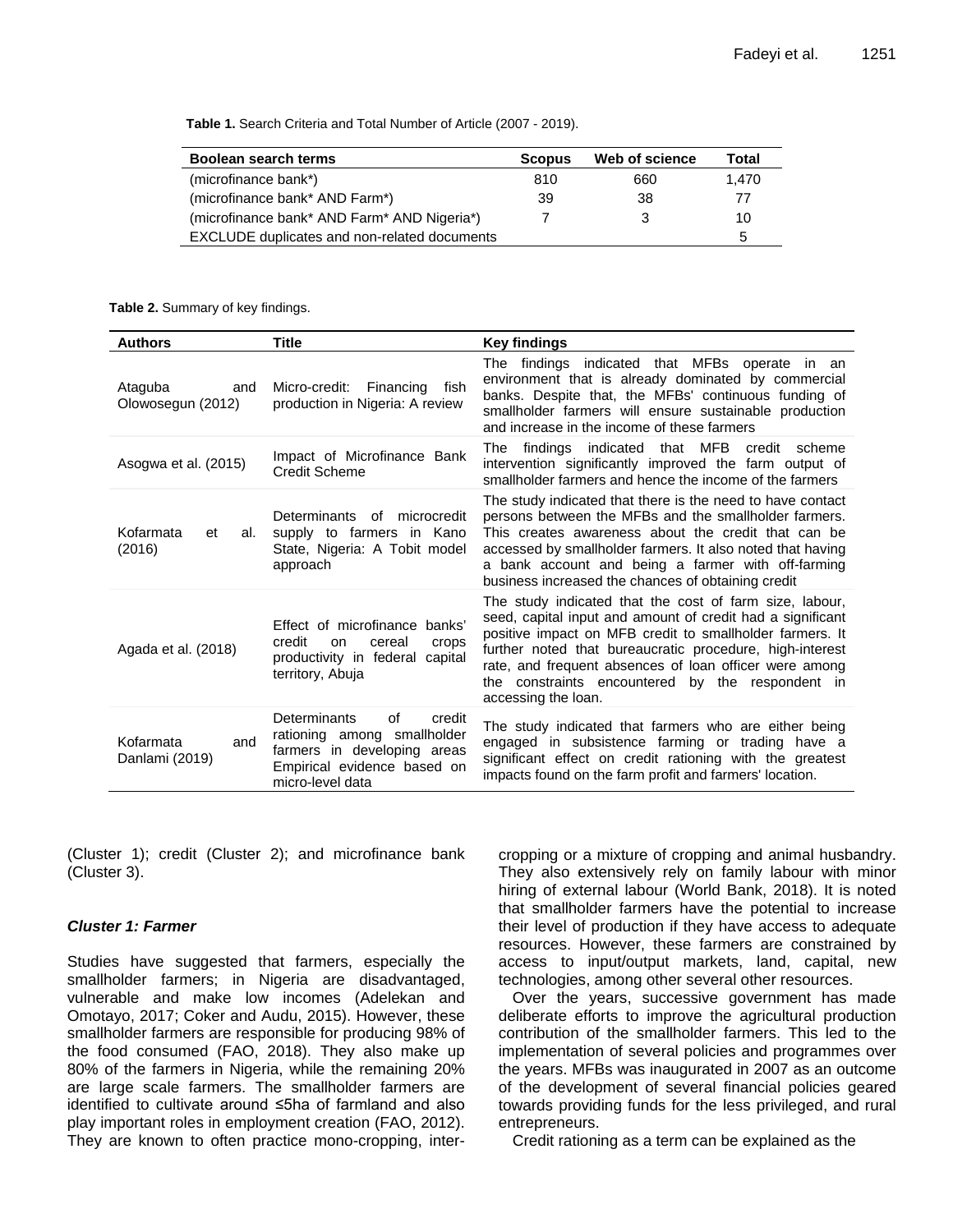

**Figure 1.** Network visualization of terms.

condition in which the demand for credit far exceeds its supply (Cenni et al., 2015). Even if the borrower is willing to pay higher interest rates, the credit is not available. This indicates the market imperfection of 'credit' and should not be confused cases where 'credit' is too expensive. It is worth noting that improvements in underwriting processes may have dramatically altered the practical impact of credit rationing in recent years. Some Nigerian smallholder farmers who are financially constrained and are willing to borrow more for economic reasons are unable to do so as the available credit needs to be rationed to cater for credit request presented by all the smallholder farmers and other entrepreneurs as well, hence, credit rationing (Kofarmata and Danlami, 2019). Using the discrete choice model, Kofarmata and Danlami (2019) study in Nigeria showed that smallholder farmers who are involved in subsistence farming or other trading activities have a significant effect on credit rationing. In other words, smallholder farmers who make regular profit from their farming activities can comfortably operate with credit rationed to them rather than credit-constrained smallholder farmers who required more than what is rationed to them. Furthermore, smallholder farmers who are committed to credit repayment are observed to have an impact on credit rationing (Cenni et al., 2015).

## *Cluster 2: Credit*

Credit has been identified as the backbone for any business, more so for agriculture which has traditionally been a primary occupation of the rural population in Nigeria (Boserup, 2017). Credit provision is one of the

principal components of rural development which helps to attain rapid and sustainable growth of smallholder agriculture (Akinnagbe and Adonu, 2014). Credit is needed for farming operation purposes and consumption expenses. Credit plays an important role in the elimination of the financial constraints of smallholder farmers and increases their productivity.

Credit, loan and finance have different meaning however they are been used interchangeably in the literature of MFB in Nigeria as indicated in Cluster 2. In the various literature reviewed, it was observed that the term 'credit' was used interchangeably with loan and finance.

Agricultural credit has been a key missing link given that farm inputs and operation farm resources are costly and often out of the reach of the low-income smallholder farmers (CBN, 2018). For instance, Awotide et al. (2015) in their study on the impact of access to credit on agricultural productivity among smallholder cassava farmers in Nigeria revealed that access to credit is positively significant in the productivity of cassava. The study further recommended that credit institutions should consider boosting their credit services to smallholder farming households to guarantee that more households benefit from it.

Access to credit is a major problem of smallholder farmers; even then, many banks perceive agricultural credit as risky. The need for credit by smallholder farmers who are involved in agricultural production is often constrained by the MFBs' lending terms and conditions, lack of information about the credit, timelag between credit application and disbursement, insincerity and corruption of MFB credit officers,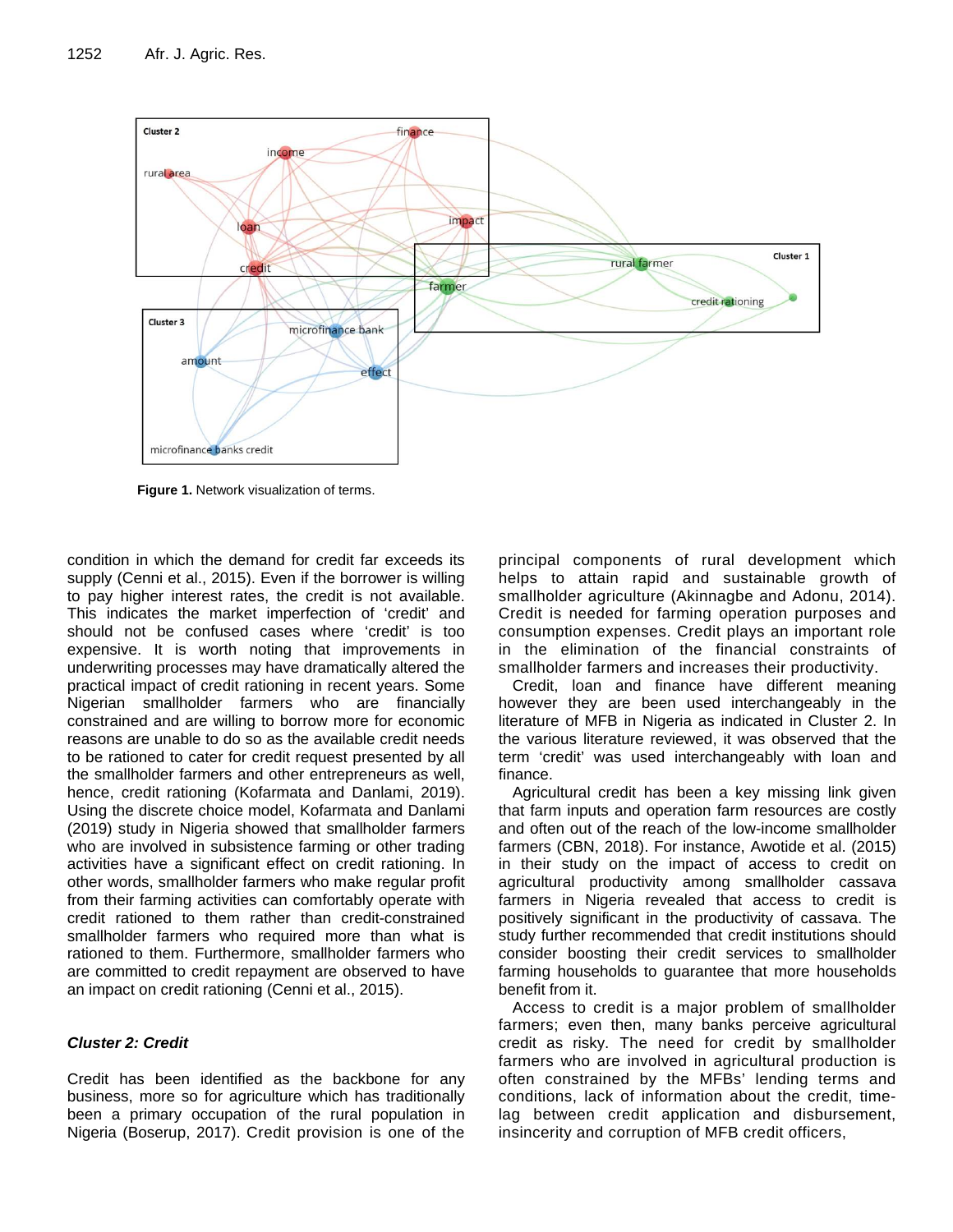interest rate and collateral (Mattthew and Uchechukwu, 2014).

#### *Cluster 3: Microfinance bank*

Microfinance is defined as the provision of a broad range of financial services including loans, savings, insurance, remittances and transfers to low-income households and their microenterprises (World Bank, 2018). In Nigeria, the institution of MFB has evolved from the People's Bank of Nigeria (PBN) which was established in 1989 (CBN, 2018). PBN derives its philosophical ideology from the Grameen Bank of Bangladesh; a specialised financial institution inaugurated by the government to provide credit to the poor. PBN achieved considerable success, however in most cases they did not reach out to the people in the rural areas so that small-scale businesses they were supposed to support did not feel their presence (Agbaeze and Onwuka, 2014). The PBN operation was further restricted by a stipulated credit ceiling for each client, thus the need for the creation of another rural banking structure. Thus, in 1992, the Central Bank of Nigeria by Decree 46 established Community Banks (CBs). The CBs were created to promote rural development through the provision of banking and financial services, enhance rural productive activities and improve economics status of small-scale producers in total and urban areas (Ayadi et al., 2008). The determination of the CBN to provide a healthy banking environment necessitated a review of the capital bases of banks operation in Nigeria. Existing CBs in 2007 were mandated to increase their capital base and these reforms into MFBs (Central Bank of Nigeria, 2019). The action was justified with the lack of institutional capacity and weak capital base of existing CBs, the existence of huge un-served market and the need for increased savings opportunity (Central Bank of Nigeria, 2019).

In their study, Ataguba and Olowosegun (2012) observed that MFBs operates in an environment that is already dominated by commercial banks. However, the ability of the MFBs to provide the credit needed by the smallholder farmers, though in small amounts, makes them attractive to these set of farmers. The amount of credit accessible by the individual smallholder farmer is determined by several factors which include the repayment capacity of the smallholder farmer, amount, collateral among other several determinants factors (Central Bank of Nigeria, 2019).

## **DISCUSSION**

In the present study, a systematic literature review of MFBs' credit to smallholder farmers in Nigeria was carried out in the period between 2007 and 26 April 2019, covering only 5 articles from the Scopus and Web of

Science databases. Based on the co-word bibliometric technique and cluster analysis, it was possible to group the literature into three major themes: farmer, credit and microfinance.

The research on MFBs' contribution to the development of smallholder agriculture in Nigeria maintains an important focus on the credit provided to smallholder farmers. A review of the literature selected indicates that MFBs have a significant positive impact on smallholder agricultural development. However, the limited number of studies indicates that little attention is been paid to the relationship between MFBs and smallholder farmers. The establishment of the MFBs has been able to achieve its set goals but requires that more attention should be paid to the development of smallholder agriculture. The review further indicates that though the MFBs have credit provisions for agriculture, the smallholder farmers lack information about the availability of such credit (Kofarmata and Danlami, 2019). Also, due to the distance of the smallholder farmers to the MFBs, access of smallholder farmers to information is limited. To this end, Kofarmata et al. (2016) suggest that MFBs employ relationship staff that will sell the available credit to the smallholder farmers.

One of the main objectives of the MFBs is to be able to provide credit to rural entrepreneurs among which are smallholder farmers. Assessing the impact of this credit on smallholder agriculture is important in knowing if the MFBs roles in assisting the smallholder farmers are achieved, and to what extent this role is been played (Kofarmata et al., 2016, Agbaeze and Onwuka, 2014). The amount of credit rationed among the smallholder farmer is determined by several factors major of which is the availability of the credit and repayment attitude of the smallholder farmer (Ataguba and Olowosegun, 2012). From the reviewed literature, the diagrammatic interaction between the MFB and smallholder farmers can be presented as in Figure 2. Although the articles reviewed focused on the effects of MFBs on agricultural development in the rural area, another effect of the MFB is the increase in the farm income of the smallholder farmers. This ultimately impacts on the livelihood of the smallholder farmers.

#### **Conclusion**

Smallholder farmers in Nigeria constrained by the nonavailability of a credit institution in the rural areas and lack of access to credit. MFBs have been able to address the issue of credit provision to smallholder farmers. However, there exist constraints in the availability and accessibility of credit in the MFB, and research suggests that the CBN should put in place measures to address them.

Though the objective of the credit to smallholder farmers is to increase their production level, this will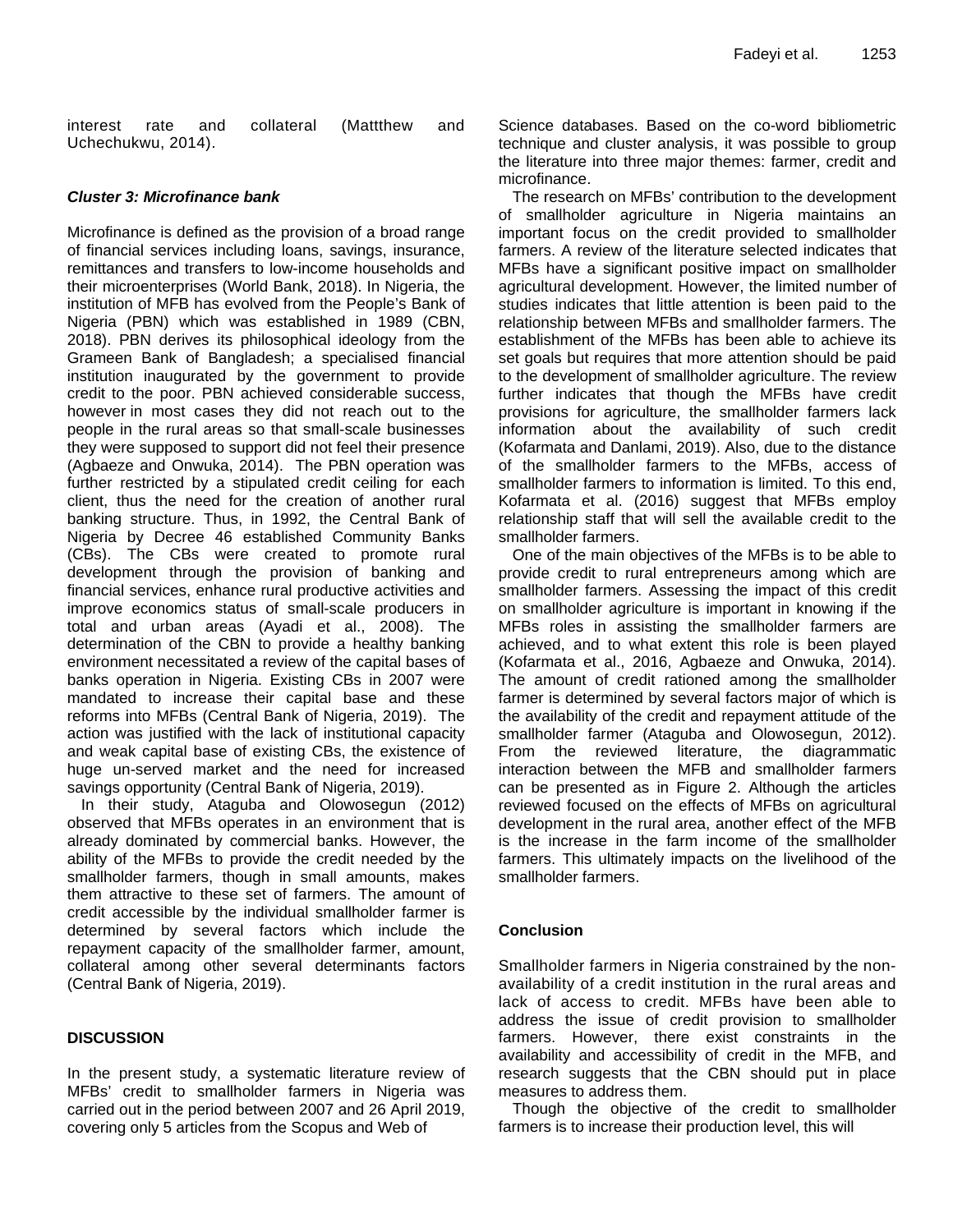

**Figure 2.** MFB-Smallholder Farmer Interaction.

cause an increase in their income and ultimately their livelihood. Given an increase in the income of the smallholder farmer, it will be expected that their credit request will reduce and whither over time, and this will give room for more new farmers to benefit from the MFB credits. More efforts should also be directed at improving the credit rationed to the smallholder agricultural sector. This will increase the availability of credit that can be accessed by smallholder farmers.

Further studies are also required in each of the clusters considering that some terms relevant to microfinance banking in other countries such as 'gender' (Nanayakkara, 2012) were missing from the selected literature. New studies must assess issues besides these three main thematic areas identified in the literature and comprehensively understand the causal linkages between the terms in each cluster.

This study has some limitations as it relies only on articles from the Scopus and Web of Science databases and the bibliometric analysis was for a defined range of publication period. The option for another database or range of publication period may also change some of the observations and conclusions obtained.

## **CONFLICTS OF INTERESTS**

The authors have not declared any conflicts of interests.

#### **REFERENCES**

- Adelekan YA, Omotayo AO (2017). Linkage between rural non-farm income and agricultural productivity in Nigeria: A Tobit-two-stage least square regression approach. The Journal of Developing Areas 51(3):317-333.
- Agada GO, Adebayo C, Agada SI (2018). Effect of microfinance bank's credit on cereal crops productivity in federal capital territory, Abuja. International Journal of Scientific and Technology Research.

[https://www.scopus.com/inward/record.uri?eid=2-s2.0-](https://www.scopus.com/inward/record.uri?eid=2-s2.0-85060173652&partnerID=40&md5=e28288dfd26eeb94673428942601ccbf) [85060173652&partnerID=40&md5=e28288dfd26eeb9467342894260](https://www.scopus.com/inward/record.uri?eid=2-s2.0-85060173652&partnerID=40&md5=e28288dfd26eeb94673428942601ccbf) [1ccbf](https://www.scopus.com/inward/record.uri?eid=2-s2.0-85060173652&partnerID=40&md5=e28288dfd26eeb94673428942601ccbf)

- Agbaeze EK, Onwuka I (2014). Microfinance Banks and Rural Development: The Nigeria Experience. International Journal of Rural Management. https://www.scopus.com/inward/record.uri?eid=2-s2.0- 84911979654&doi=10.1177%2f0973005214546597&partnerID=40& md5=4f4731f79f7a9032124f536584291af8
- Akinnagbe OM, Adonu AU (2014). Rural farmers sources and use of credit in Nsukka local government area of Enugu state, Nigeria. Asian Journal of Agricultural Research 8(4):195-203.
- Asogwa BC, Ater PI, Yakubu SM (2015). Impact of microfinance bank credit scheme. Banking, Finance, and Accounting: Concepts, Methodologies, Tools, and Applications. [https://www.scopus.com/inward/record.uri?eid=2-s2.0-](https://www.scopus.com/inward/record.uri?eid=2-s2.0-84945131935&doi=10.4018%2f978-1-4666-6268-1.ch059&partnerID=40&md5=fde0e3a0e0d0a03b237a44c0aa7580cb) [84945131935&doi=10.4018%2f978-1-4666-6268-](https://www.scopus.com/inward/record.uri?eid=2-s2.0-84945131935&doi=10.4018%2f978-1-4666-6268-1.ch059&partnerID=40&md5=fde0e3a0e0d0a03b237a44c0aa7580cb)
- [1.ch059&partnerID=40&md5=fde0e3a0e0d0a03b237a44c0aa7580cb](https://www.scopus.com/inward/record.uri?eid=2-s2.0-84945131935&doi=10.4018%2f978-1-4666-6268-1.ch059&partnerID=40&md5=fde0e3a0e0d0a03b237a44c0aa7580cb) Ataguba GA, Olowosegun OM (2012). Micro-credit: Financing fish production in Nigeria: A review. Journal of Fisheries and Aquatic Science. https://www.scopus.com/inward/record.uri?eid=2-s2.0- 84868025607&doi=10.39231jfas.2013.190.195&partnerID=40&md5=
- c289d475368434d3d76aca846dd6cc98 Ayadi OF, Hyman LM, Williams J (2008). The Role Of Community Banks In Economic Development: A Nigerian Case Study. Savings and Development 32(2):159-173.
- http://www.jstor.org/stable/25830975 Boserup E (2017). The conditions of agricultural growth: The economics
- of agrarian change under population pressure. Routledge.
- Cenni S, Monferrà S, Salotti V, Sangiorgi M, Torluccio G (2015). Credit rationing and relationship lending. Does firm size matter? Journal of Banking and Finance 53:249-265.
- Central Bank of Nigeria (2019). Microfinance. Central Bank of Nigeria. Retrieved 25 April https://www.cbn.gov.ng/devfin/Microfinance.asp
- Chavalarias D, Cointet JP (2013). Phylomemetic patterns in science evolution—the rise and fall of scientific fields. PloS ONE 8(2):e54847.
- Coker A, Audu M (2015). Agricultural micro-credit repayment performance: Evidence from Minna Microfinance Bank, Nigeria. African Journal of Agricultural Research 10(9):877-885.
- Creswell JW, Creswell JD (2017). Research design: Qualitative, quantitative, and mixed methods approaches. Sage publications.
- Dias CSL, Rodrigues RG, Ferreira JJ (2019, 2019/01/01/). What's new in the research on agricultural entrepreneurship? Journal of Rural Studies 65:99-115.

Efobi U, Beecroft I, Osabuohien E (2014). Access to and use of bank

https://doi.org/https://doi.org/10.1016/j.jrurstud.2018.11.003